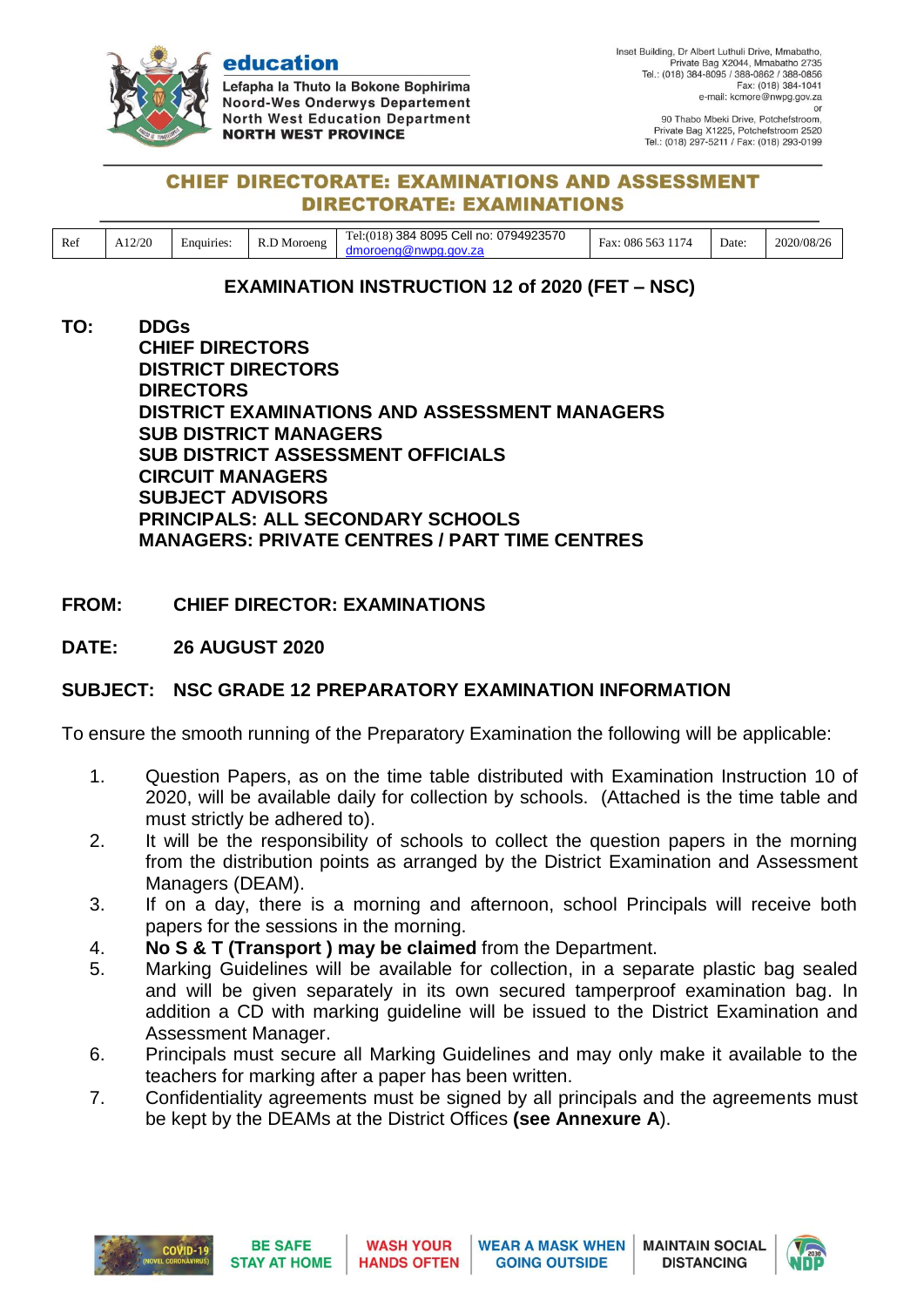- 8. Strong room officials will open from 06:30 in the morning until all the papers have been collected and preparations for the next day have been completed.
- 9. There are protocols to be followed due to COVID 19 pandemic, both at the storage point and for the conduct of examination. They are attached as annexure B and C.
- 10. Principals/Chief Invigilators should check with the Sub District Assessment officials about the collection points of Question Papers in their Sub District**.**
- 11. The Chief Directorate extends a word of appreciation all officials who we can rely on for the normal operation and support for the smooth running of examinations.

The following officials can be contracted if there are any queries or irregularities that are taking place during the Preparatory Examinations.

| <b>DISTRICT</b>              | <b>CONTACT</b><br><b>PERSON</b> | PHONE NO.    | <b>CELL</b><br><b>PHONE</b><br>NO. | <b>E-MAIL ADDRESS</b>  |
|------------------------------|---------------------------------|--------------|------------------------------------|------------------------|
| 1. Bojanala                  | Ms HS Thabeng                   | 014 590 4815 | 072 685 4234                       | hsthabeng@nwpg.gov.za  |
|                              | Dr. W. Moime                    | 014 590 4813 | 082 200 3895                       | wmoime@nwpg.gov.za     |
| 2. Dr Ruth Segomotsi Mompati | Ms M Motseokae                  | 053 928 7596 | 071 474 2679                       | mmotseokae@nwpg.gov.za |
|                              | Mr. J.S. Brand                  | 053 928 7598 | 079 515 6309                       | jbrand@nwpg.gov.za     |
| 3. Ngaka Modiri Molema       | Mr N. Khumalo                   | 018 381 4565 | 063 667 6699                       | nckhumalo@nwpg.gov.za  |
|                              | Mr. K.P. Nyamane                | 018 381 4565 | 082 902 4816                       | knyamane@nwpg.gov.za   |
| 4. Dr Kenneth Kaunda         | Mr. Ntanga                      | 018 299 8201 | 083 640 9766                       | ntanga@nwpg.gov.za     |
|                              | Mr. G. Moseki                   | 018 299 8223 | 076 111 6068                       | gmoseki@nwpg.gov.za    |

Any comment about question papers must reach the Provincial Examination Office within two days after the paper has been written and comments must be in writing. Attention: Ms M van Biljon at e-mail: myanbiljon@nwpg.gov.za

# **IRREGULARITIES**:

All irregularities have to be reported telephonically as soon as possible to:

- The Coordinator of the Provincial Irregularity committee, Mr. Jacobus Brand, Tel No. **053 928 7598**, or **079 515 6309** and
- The Acting Director, Examinations, Mr. PAG Gill, Tel no. **018 384 3160** or **079 491 8558**, as well as
- The Acting Chief Director, Examinations and Assessment, Mr. R.D Moroeng,
- Tel no. **018 384 8095** or **079 492 3570**

# **All irregularities must be registered in an irregularity register, kept at the school.**

Irregularities occurring during any external examination in Grade 12 must be reported to the Provincial Examination and Assessment Integrity Committee (PEAIC) and all investigations will be done by the members of the PEAIC appointed by the Head of the Examinations.

 $\overline{\mathcal{L}}$ 

**RD MOROENG Acting CHIEF DIRECTOR: EXAMINATIONS AND ASSESSMENT**



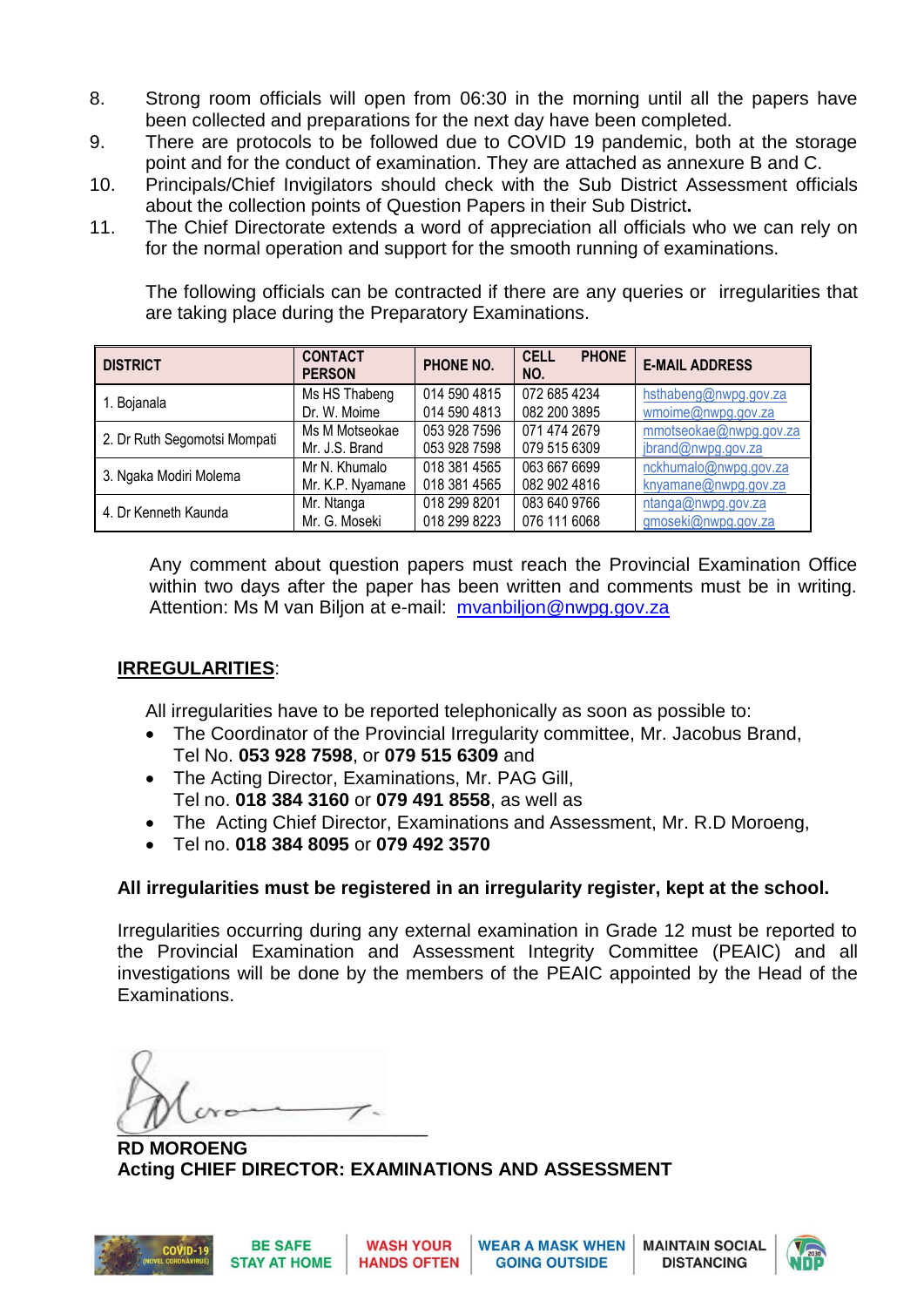

education

Lefapha la Thuto la Bokone Bophirima Noordwes Departement van Onderwys **North West Department of Education NORTH WEST PROVINCE** 

### **CHIEF DIRECTORATE: EXAMINATIONS AND ASSESSMENT DIRECTORATE: EXAMINATIONS**

# CONFIDENTIALITY AGREEMENT

I \_\_\_\_\_\_\_\_\_\_\_\_\_\_\_\_\_\_\_\_\_\_\_\_\_\_\_\_\_\_\_\_\_\_\_\_\_\_\_\_\_\_\_\_\_\_\_\_\_\_\_\_\_\_\_\_\_\_\_\_\_\_\_\_\_\_\_ (Full Names. PLEASE PRINT)

\_\_\_\_\_\_\_\_\_\_\_\_\_\_\_\_\_\_\_\_\_\_\_\_\_\_\_\_\_\_\_\_\_\_\_\_\_\_\_\_\_\_\_\_\_\_\_\_\_\_\_\_\_\_\_\_\_\_\_\_\_\_\_\_\_\_\_\_\_\_\_\_\_\_\_\_ POSITION (e.g. Principal of Bray High School / Storage Room Manager at Mokeng Nodal point, etc.)



**Declare that**:

- 1. **I accept full responsibility for the collection, security and correct distribution of the question papers and memoranda for Gr. 12 NSC 2020 Preparatory examination.**
- 2. I undertake not to breach this confidentiality in any way whatsoever at whatever time and will make all staff members involved aware of the confidentiality.
- 3. I undertake to immediately report to the North West Education Department through the Chief Directorate of Examinations and Assessment any breach or attempted breach of assessment security that I become aware of, I furthermore undertake to make available to the NWED any knowledge or information and any suggestion promoting the security and integrity of the assessment process.
- 4. I fully understand and accept that:
	- a. should I, without expressed permission, make available to any person confidential information regarding assessment,
	- b. or by intent or negligence, allow confidential assessment information to be made available to any unauthorised person or
	- c. should I not report any breach or attempted breach of security, I shall be liable to disciplinary action in terms of section 17(1) of the Employment of Educators' Act, 1998 (Act 76/1998) or Resolution 2 of 1999 of the Public Service Co-ordination Bargaining Council.
- 5. If I am found guilty of misconduct, the serious nature of this misconduct may cause my discharge from service and possible criminal prosecution.

I fully understand these requirements and accept them unconditionally and without reservation.

| Signature:        | Date: |
|-------------------|-------|
| Office / Position |       |